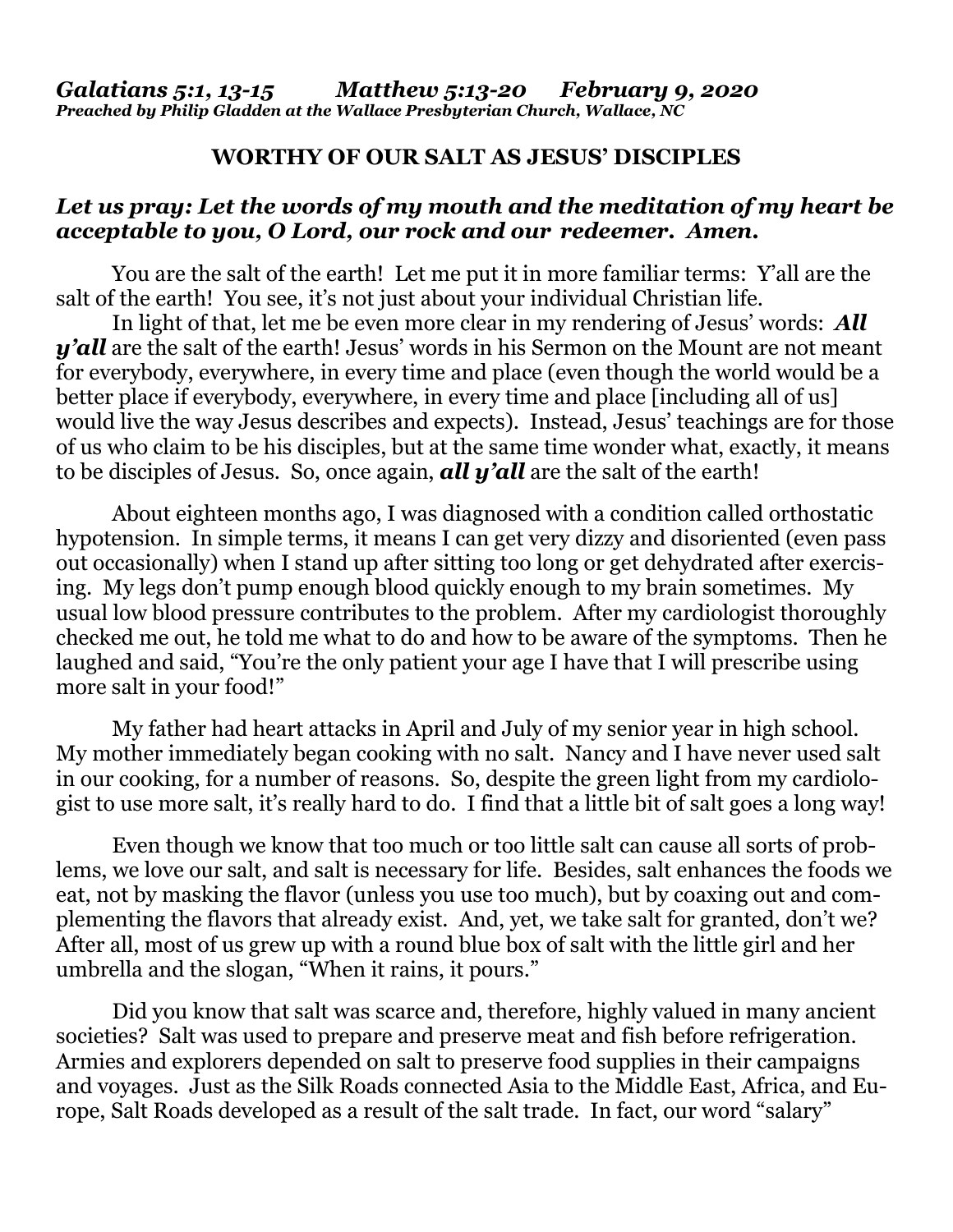comes from the Latin word *salarium* which meant either a Roman soldier's allotment of salt or his monetary allowance to buy salt.

If you say someone is the "salt of the earth," that is a compliment. He or she is down to earth, reliable, dependable, honest, good people. But, in light of the fact that Jesus wasn't talking to everybody, everywhere, in all times and places — and in light of the historical information about the value of salt — and in light of the fact that salt is not only necessary for life itself, but also spices up life and enhances the flavors that are already there — maybe we can hear Jesus' words — "You are the salt of the earth" with new ears.

- \* You are the salt of the earth.
- \* You are necessary for life.
- \* You are valuable.
- \* Your job is to enhance life that is dull and lifeless.

And what happens if salt doesn't live up to its saltiness and do its job? Well, it's not good for much of anything. Apparently, chemically, salt can't technically lose its saltiness. But if it's diluted or mixed in with white sand or fouled, salt can't do its salt thing, and has to be discarded.

Think about how that applies to your life and mine  $-$  and our life together  $-$  as disciples of Jesus. As disciples of Jesus, do we bring the life of Christ to the life of this world? Do our actions on behalf of Jesus make us distinctive? Do our lives, with Jesus Christ living and working through us, enhance the lives of people around us?

Or have our salty disciple lives lost their saltiness? Which, according to Jesus, means they don't have much use any more — at least when it comes to bearing witness to Jesus Christ, bringing glory to God, and spreading the values of God's kingdom here on earth.

Jesus also said, "All y'all are the light of the world!" You may remember that Jesus called himself "the light of the world," and went on to say, "Whoever follows me will never walk in darkness but will have the light of life." (John 8:12) So which is it? Is Jesus the light of the world or are we the light of the world? And the answer is, Yes! The light that shines from us is the light of Christ shining through us. We can only reflect the light of Christ to others.

You already know that lighthouses use technology to magnify a bit of light and shine it great distances. One significant lighthouse invention was the Fresnel lens, developed in 1822. Numerous prisms magnified the single light in the lighthouse and the light was broadcast up to twenty miles.<sup>1</sup> That's a pretty good illustration of our lives as disciples of Jesus Christ: we reflect the light of Christ and, through the numerous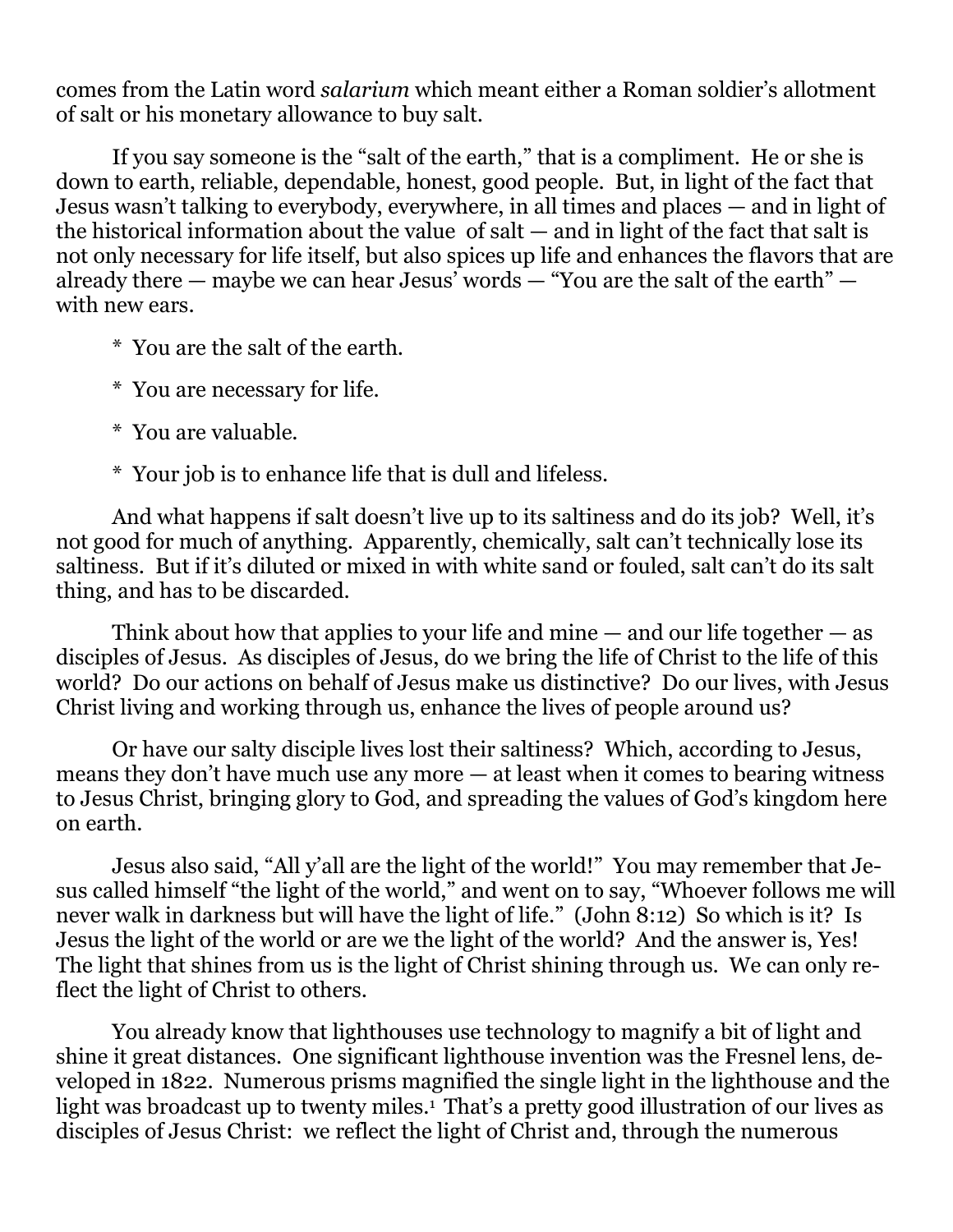prisms of all y'all's lives, the light and love of Christ are magnified and broadcast far and wide.

Remember, when Jesus told those folks by the mountain, "All y'all are the salt of the earth and the light of the world," he was speaking declarative sentences. He didn't say, "One day, if y'all work real hard, y'all will be the salt of the earth and the light of the world" or "If y'all follow the law perfectly and never mess up, y'all will eventually become the salt of the earth and the light of the world." Instead, he said, "Y'all *are* the salt of the earth and the light of the world."

But just how seriously do we take Jesus' description (and demand) of us? This week I came across some interesting thoughts about how we so often deny and fail to live out Jesus' description and expectations of us as his disciples. Hear these words: "Thomas Merton wrote, 'Pride is a stubborn insistence of being what we are not and never were intended to be. Pride is a deep, insatiable need for unreality, an exorbitant demand that others believe the lie we have made ourselves believe about ourselves.' There is a tremendous temptation to be something other than what Jesus has told us that we are. Not content to be salt, many in our day want their life in Christ to be more spicy and exotic. Many of us would rather be the curry of the earth, or the cinnamon, or the turmeric; something entertaining to worldly palates. Not content to light a fallen world, we often settle for being a kind of cell phone flashlight that illumines only the next step in our own particular journey through the darkness. It is far too big a task to light the world after all, so we settle for hiding the light of Christ in ourselves and directing only to our own ends. These decisions not to be who we really are as disciples of Jesus are indeed prideful. Like salt with no flavor or light kept hidden we find ourselves diluted, and diminished by our own discontent with what Jesus calls us to be."<sup>2</sup>

Maybe being the salt of the earth and the light of the world is starting to sound more enticing! But then we come to some of the hardest words of Jesus in all of the gospels: "whoever breaks one of the least of these commandments, and teaches others to do the same, will be called least in the kingdom of heaven; but whoever does them and teaches them will be called great in the kingdom of heaven. For I tell you, unless your righteousness exceeds that of the scribes and Pharisees, you will never enter the kingdom of heaven." (Matthew 5:19-20)

Can Jesus actually be serious? Does he really mean what he says here about our righteousness exceeding that of the Jewish religious leaders of his day? That requirement is just a notch below the other seemingly impossible standard Jesus sets in his Sermon on the Mount, when he says, "Be perfect, therefore, as your heavenly Father is perfect." (Matthew 5:48)

Actually, with these expectations, Jesus sets us free. He sets us free from getting so caught up in meeting the letter of the law that we forget about the needs of the people we are dealing with. He sets us free from keeping score (which we inevitably do)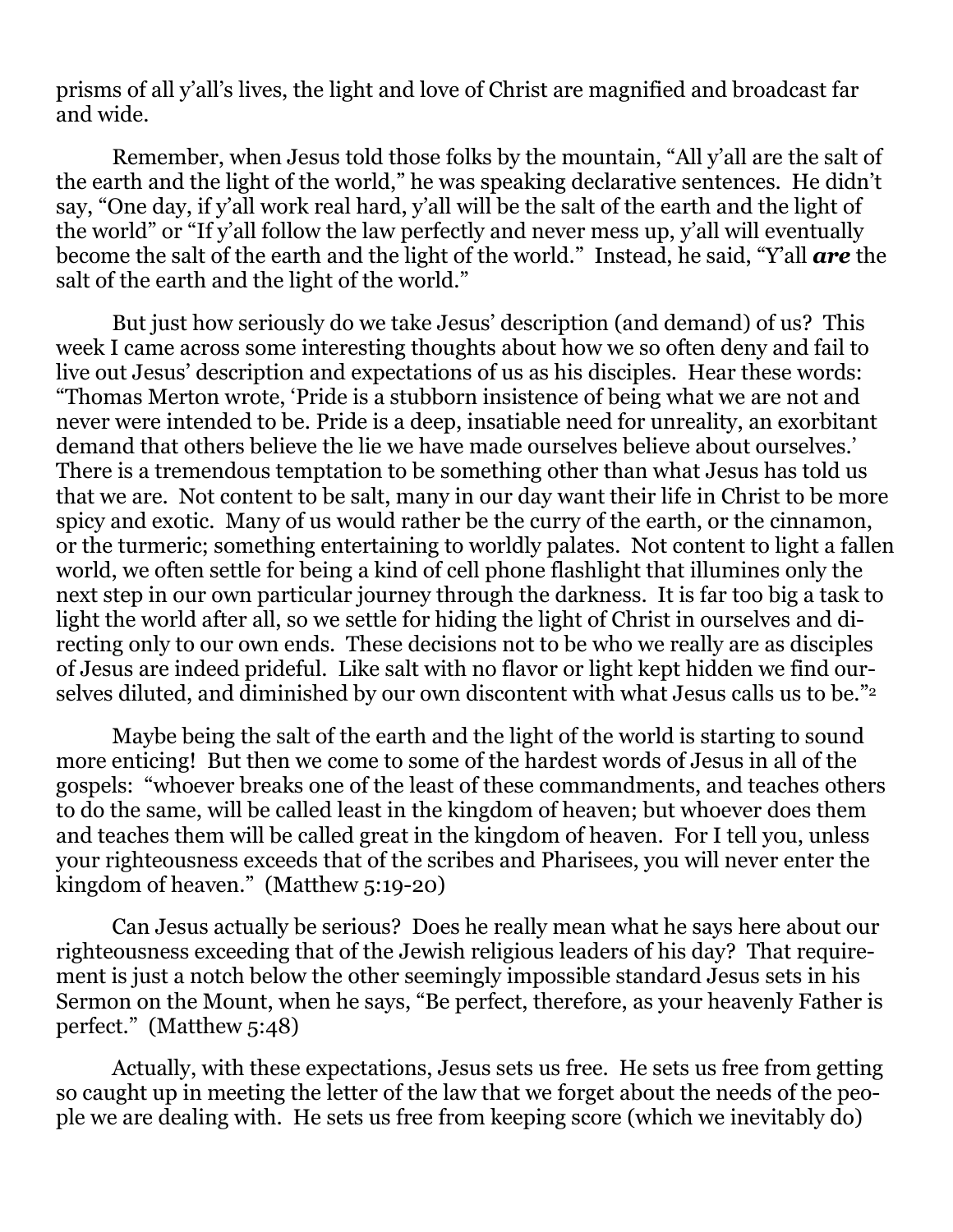and comparing ourselves to others ("Well, I'm not perfect, but at least I haven't done what that person has done . . ."). He sets us free from drawing such restrictive boundaries around our lives that we don't have much room to include others. In fact, we're really good at using the rules and the laws and such to exclude others, rather than to build and restore our relationships, both with our fellow human beings and with God. That's what "righteousness" is really all about — not "self-righteousness" that inevitably comes along when we keep score, but the right relationships we were created to live in with other people and with God.

That's exactly what the apostle Paul means when he writes about our "freedom in Christ": "For freedom Christ has set us free." We're not set free to do anything and everything, whenever and wherever. Instead, Paul says, "For you were called to freedom, brothers and sisters; only do not use your freedom as an opportunity for selfindulgence, but through love become slaves to one another. For the whole law is summed up in a single commandment, 'You shall love your neighbor as yourself.'" (Galatians 5:1, 13-14)

Back to the writer's thoughts about what it means to be the salt of the earth, the light of the world, and to live a life of righteousness with other people and, especially, with God:

"May you be all that you really are as a follower of Jesus. Be the salt of the earth, valuable, preserving, stable, and flavorful; rightly applied without excess or deficiency. Be the light of the world, and not just the light of your own personal Journey. Shine unhidden and unhampered. Keep the law of love in Jesus Christ in such a way that knowing the word and how to rightly interpret it doesn't get in the way of living it and teaching others to do the same."<sup>3</sup>

So, Wallace Presbyterian Church, as we take stock of what it means for us to be disciples of Jesus Christ, let us ask ourselves:

\* Are we worth our salt as Jesus' disciples?

\* Are we just going to sing, "This little light of mine, I'm gonna let it shine," or are we actually going to reflect the light of Christ in everything we do as a church, so others might see our good works and give glory to God?

\* Are we going to be the kind of church that only teaches and preaches and talks about how to live in a right relationship with our neighbors and with God? Or are we going to follow Jesus Christ and do what he calls us to do, all the while trusting him when he says, "*All y'all* are the salt of the earth and the light of the world"?

*Let us pray: Lord God, help us to bring light into all the darkness of life, spreading hope for a better world, a world where justice is made real by your children living together in harmony. Help us to bring salt into the*